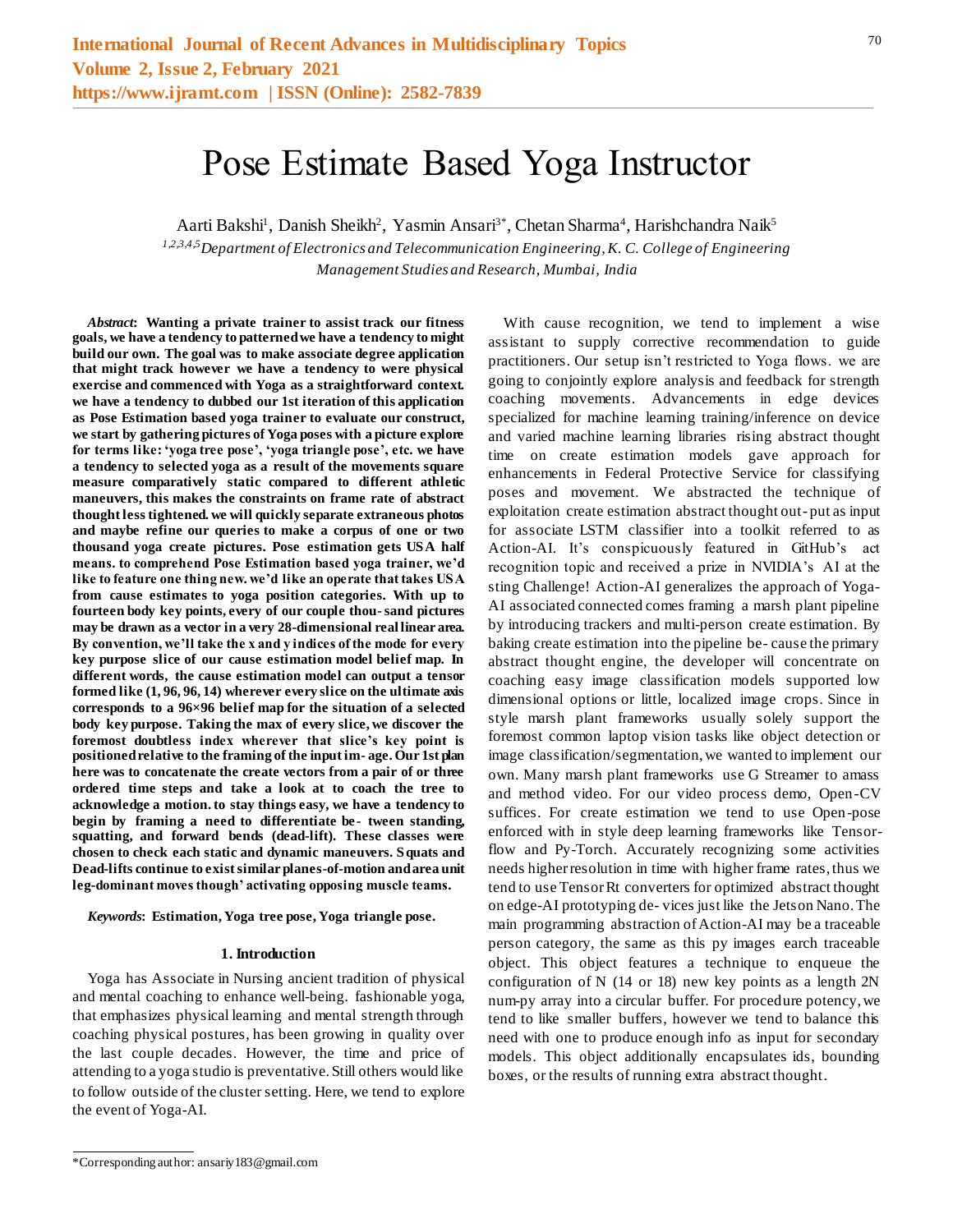# **2. Literature Review**

There are ways or methodologies for Pose Estimation. We studied some of them. They are as follows,

We proposed a method for human pose estimation based on Deep Neural Networks (DNNs). The pose estimations formulated as a DNN-based regression problem towards body joints. We present a cascade of such DNN regressions which results in high precision pose estimates. This approach has advantage of reasoning about pose in a holistic fashion and has a simple and yet powerful formulation which capitalizes on recent advances in Deep Learning.

[1] The capacity to estimate the head pose of another person is a common human ability that presents a unique challenge for computer vision systems. In this paper, we are discussing the difficulties in head pose estimation and we present an organized survey describing the evolution of the field. Our discussion mainly focuses on the advantages and disadvantages of each approach and spans 90 of the most innovative and characteristic of papers that have been published on this topic. We compare these systems by focusing on their ability to estimate coarse and fine head pose, highlighting approaches that are very well suited for unconstrained environments

[2] H150 pose estimation is important research topic in the field of computer vision as well as artificial intelligence. This paper focuses on the state-of-art progress of 2-D human pose estimation methods based on the deep learning. According to the neural network structure, these methods are classified as single CNN method, Multi-stage CNN method, Multi-branch CNN method, Recurrent Neural Network (RNN) method and Generative Adversarial Net- works (GAN) method. We summarize and analyze their attributes and performance. The future development direction is also prospected.

[3] Human pose estimation has always been a challenging problem that holds great attention, it has the widespread and extensive variety of uses from the classification of images to activity acknowledgment, main challenge is detection, localization of the key points in the variation of body poses. To resolve this issue, substantial research work has been done in this area. After analyzing several results and detecting the restrictions, the author has reconstructed a simple model using neural network that estimates the poses and demonstrates the potential of CNN's. The author concludes with a few promising bearings and directions that have to be explored for future research.

[4] We propose to use a feature selection method that finds the relevant features for the learning task at hand using feature interaction (based on word interdependencies). This will allow us to reduce considerably the number of selected features from which to learn, making our KNN algorithm applicable in contexts where both the volume of documents and also the size of the vocabulary are high, like with the World Wide Web. [WWW].

[5] In this paper, different methods of text to speech synthesizer techniques are discussed to produce intelligible and natural output and a vowel synthesizer using cascade formant technique is implemented. A text to speech output is totally based on generating corresponding sound output when the text

is inputted. Wide range of applications use text to speech technique in many fields. The Various speech synthesis methods that have been used for text to speech output for obtaining intelligible and natural output are Concatenation, Informant, Articulatory, Hidden Markov model (HMM).

[6] Conventional approaches to statistical parametric speech synthesis typically use decision tree-clustered contextdependent hidden Markov models (HMMs) to represent probability densities of speech parameters given texts. Speech parameters are generated from the probability densities to maximize the output probabilities and then a speech waveform is re-constructed from the generated parameters.

## **3. Problem Definition**

1.Wrongly stretching one's body or doing incorrect asanas, can be detrimental to your health. 2.Incorrect postures could lead to acute pain and long-standing chronic problems, say doctors. 3.Most yoga injuries develop gradually because of poor yoga forms or overdoing certain asanas. 4.Availability of Yoga Gurus in most part of the world is a big Challenge even in today's Era. 5.It is shocking to see the ignorance levels in Indian Yogis about the specific side effects of Yoga when not performed to perfection. 6In fact each and every Asana can be really counterproductive if not done properly 7. There are many poses that are part of Simple Yoga - but not done with precision, can lead to hernia / sphincter damage and many many more.

## **4. Implemented Solution**

1.Human Pose Estimation is defined as the problem of localization of human joints (also known as key points - elbows, wrists, etc.) in images or videos. 2.It is also de- fined as the search for a specific pose in space of all articulated poses. 3.YogAchar-E is smart platform which uses the abovementioned technology to provide AI personal trainer to guide and correct Yoga position. 4. Pose Estimation based yoga trainer uses pose estimation to find reference key points on the body. These points are used to understand classify common Yoga positions. 5.Users interact with Pose Estimation based yoga trainer through both visual feedbacks via the mirror display and the voice interface using Snips AIR voice assistant. It enables the user to give commands start, stop, pause and restart Yoga. 6.YogAchar-E also talk-back through Flite voice synthesizer to guide the yogi to achieve the correct pose.

*A. Block diagram*



The above figure shows a pictorial block diagram of Pose Estimate Based Yoga Instructor. The figure consists of three major blocks namely camera input the speaker output find the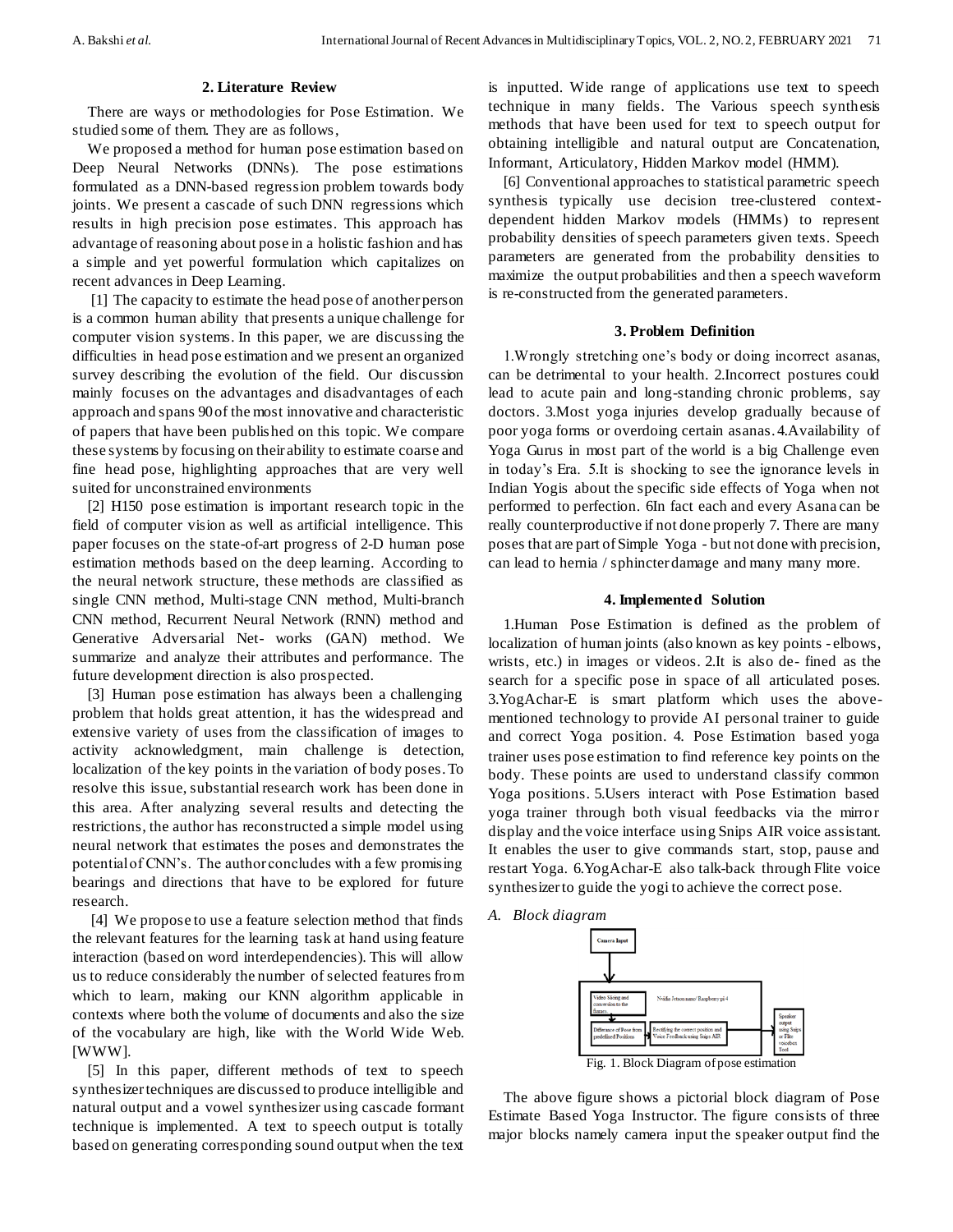processing Centre which includes Nvidia jetson Nano or Raspberry Pi 4. The camera input will provide, pictorial input of the Yog asanas to the Raspberry Pi or Nvidia jetson which will slice the video feed and convert it into the input frames. These reference frames will then be passed through pose estimation algorithm which will compare these frames the predefined positions, the comparison will be made using KNN algorithm. Further in future advancement, it will even rectify the positions with a voice feedback using snip AIR and speaker that will use flight voice box tool.

## **5. Hardware Specification**

# *A. Raspberry Pi4*

The Raspberry Pi Pico uses RP2040 running at 133 MHz Raspberry Pi will be the main Computer to Compute and Process the incoming feed with the reference Images and determine the Equivalent response.

# *B. NVIDIA Jetson Nano*

NVIDIA Jetson will be the main Computer to Compute and Process the incoming feed with the reference Images and determine the Equivalent response

## *C. Ada-fruit Microphone Amplifier Breakout*

The Microphone Amplifier is an Electret Capsule Microphone with a MAX4466 Operational Amplifier optimized for use in microphone pre-amplifier applications. Microphone will be the Ear or the Audio sensor of our Project, any command given by the user will be processed into the electronic signals for further processing.

# *D. Raspberry Pi, Camera Module CSI*

Raspberry pi Camera will be the Optical Sensor of the project that will Feed the computer with the Visual/Image input that the user is providing, for further processing.

#### *E. Flite (festival-lite)*

It is a small, fast, open-source text to speech synthesis engine developed at CMU (Carnegie Mellon University) and primarily designed for small embedded machines and/or large servers

# *F. Tensor-Flow*

It is a free and open-source software library for machine learning. It can be used across a range of tasks but has a particular on deep neural networks. Here It will be the main program to do all the processing and Complex calculations.

# *G. Snips*

Snips AIR will Add a voice to our Project by giving simple output response. In future Updates it will be responsible for giving Complex Feed-backs to correct the positions of the user

#### **6. Future Work**

- In this project our future aim is to extend the features so that Technology can be further used to teach Ramp walk and even Dance as well as in military applications.
- This technology can be used for Predictive analysis of Potential Armed Threats just by analyzing walking pattem

and stance.

• Also, for future our aim is to make the system as accurate as possible. As accuracy is the most important part of this project.

## **7. Advantages**

- 1. Need for personal Yog Gurus will be minimized.
- 2. Precise and personal guidance will be pro- vided by the AI.
- 3. In further updates user can ask questions to Pose Estimation based Yoga Trainer about health and fitness and it will be connected to internet hence assuring vast downloadable library of Yogas.
- 4. Personal attention and at the convenience solitude and oneness will be provided. Group sessions will be a thing of past. Hence contributing to avoid any gathering during this Pandemic.
- 5. AI would have a low error rate compared to humans, if coded properly. They would have incredible precision, accuracy, and speed.
- 6. Fewer errors.

# **Acknowledgment**

I am profoundly grateful to Prof. Aarti B. for his expert guidance and continuous encouragement throughout to see that this project rights its target since its commencement to its completion. I would like to express deepest appreciation towards Dr. Vilas Nitaware, Principal Dr. Baban U. Rindhe HOD of EXTC Technology Department and Ms. Sushma Kore (Project Coordinator) whose invaluable guidance supported me in completing this project. At last I must express my sincere heartfelt gratitude to all the staff members of In- formation Technology Department who helped me directly or indirectly during this course of work.

#### **8. Conclusion**

This paper presented an overview on pose estimate based yoga instructor

#### **References**

- [1] E. Murphy-Chutorian and M. M. Trivedi," Head Pose Estimation in Computer Vision: A Survey," in IEEE Transactions on Pattern Analysis and Machine Intelligence, vol. 31, no. 4, pp. 607-626, April 2009.
- [2] Y. Liu, Y. Xu and S. Li, "2-D Human Pose Estimation from Images Based on Deep Learning: A Review," 2018 2nd IEEE Advanced Information Management, Communicates, Electronic and Automation Control Conference (IMCEC), Xi'an, pp. 462-465, 2018.
- [3] A. Singh, S. Agarwal, P. Nagrath, A. Saxena and N. Thakur," Human Pose Estimation Using Convolutional Neural Networks," 2019 Amity International Conference on Artificial Intelligence (AICAI), Dubai, United Arab Emirates, pp. 946-952, 2019.
- [4] A. Acero," An overview of text-to-speech synthesis," 2000 IEEE Workshop on Speech Coding. Proceedings. Meeting the Challenges of the New Millennium (Cat. No.00EX421), Delavan, WI, USA, 2000, pp. 1.
- [5] S. Lukose and S. S. Upadhya," Text to speech synthesizer-formant synthesis," 2017 International Conference on Nascent Technologies in Engineering (ICNTE), Navi Mumbai, 2017, pp. 1-4.
- [6] H. Ze, A. Senior and M. Schuster," Statistical parametric speech synthesis using deep neural networks," 2013 IEEE International Conference on Acoustics, Speech and Signal Processing, Vancouver, BC, pp. 7962-7966, 2013.